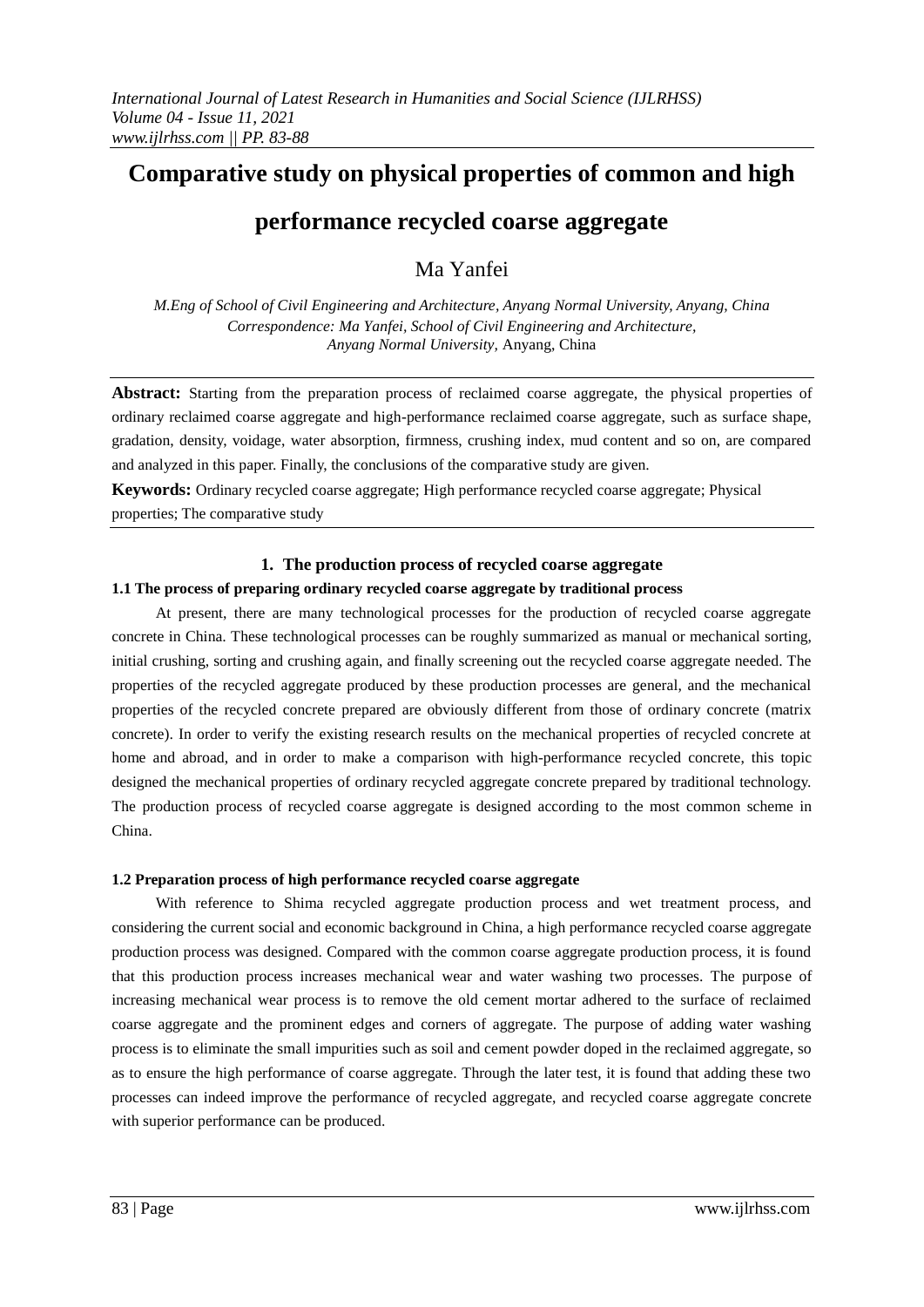**2. Comparative study on physical properties of ordinary and high-performance recycled coarse aggregate** The physical properties such as gradation, density, moisture content, firmness and mud content of natural coarse aggregate (NA), ordinary recycled coarse aggregate (RA) produced by traditional process and high-performance recycled coarse aggregate (HRA) produced by improved process were compared and studied. The factors affecting the physical properties of reclaimed coarse aggregate were analyzed through experimental comparative study, so as to provide theoretical reference for improving the physical properties of reclaimed coarse aggregate.

#### **2.1 Surface shape of reclaimed coarse aggregate**

The surface shape of ordinary recycled coarse aggregate processed by traditional technology is irregular, and it can be seen that there are relatively prominent sharp edges and corners. Moreover, due to the defects of the processing technology, a lot of old cement mortar is attached to the surface of coarse aggregate, and at the same time, the coarse aggregate is obviously doped with wood chips, soil and other impurities. The physical performance of high-performance recycled coarse aggregate produced by adding mechanical grinding and water washing has been significantly improved, which is embodied in: the surface shape of recycled coarse aggregate is more regular than that of ordinary recycled coarse aggregate, and there are almost no prominent sharp edges and corners; The old cement mortar originally attached to the surface of reclaimed coarse aggregate has been greatly reduced, and the impurities contained in it have been greatly reduced. Through these obvious surface changes, it can be found that adding mechanical grinding and water washing can indeed improve the surface shape of coarse aggregate, thus creating conditions for improving the physical properties of recycled coarse aggregate and obtaining high performance recycled concrete.

#### **2.2 Study on gradation of coarse aggregate**

Whether the performance of coarse aggregate can be fully developed depends largely on its gradation. Through the experimental study, it is found that the particle size of recycled coarse aggregate is smaller than that of natural coarse aggregate on the whole, and the gradation difference between ordinary recycled coarse aggregate and high-performance recycled coarse aggregate is not obvious, as shown in Table 1 below. Analysis its reason, this paper argues that due to the processing of recycled coarse aggregate through crushing, crushing and grinding process, these have larger external force in the process, these external force waste concrete by whole become zero at the same time, also can make some of the original natural coarse aggregate in waste concrete split and broken, making of recycled coarse aggregate particle size smaller than natural coarse aggregate as a whole. However, the gradation of ordinary recycled coarse aggregate and high-performance recycled coarse aggregate is basically the same, and the analysis of the reason may be that roughly the same original natural coarse aggregate is stripped out in the processing process, but the surface of high-performance coarse aggregate is neat and clean.

| Cumulative screen allowance                | $31.5$ mm $($ % $)$ | $20.0$ mm $($ % $)$ | 10.0mm $(\% )$ | $5.0$ mm $(%)$ |  |
|--------------------------------------------|---------------------|---------------------|----------------|----------------|--|
| Natural coarse aggregate                   | 3.6                 | 26.5                | 77.9           | 97.6           |  |
| General recycled coarse aggregate          | 2.3                 | 21.3                | 71.5           | 91.2           |  |
| High performance recycled coarse aggregate | 1.7                 | 22.4                | 72.8           | 94.9           |  |
| The specification requires                 | $0\sim$ 5           | $15 - 45$           | $70 - 90$      | $90^{\sim}100$ |  |

Table 1 Study on grade matching ratio of coarse aggregate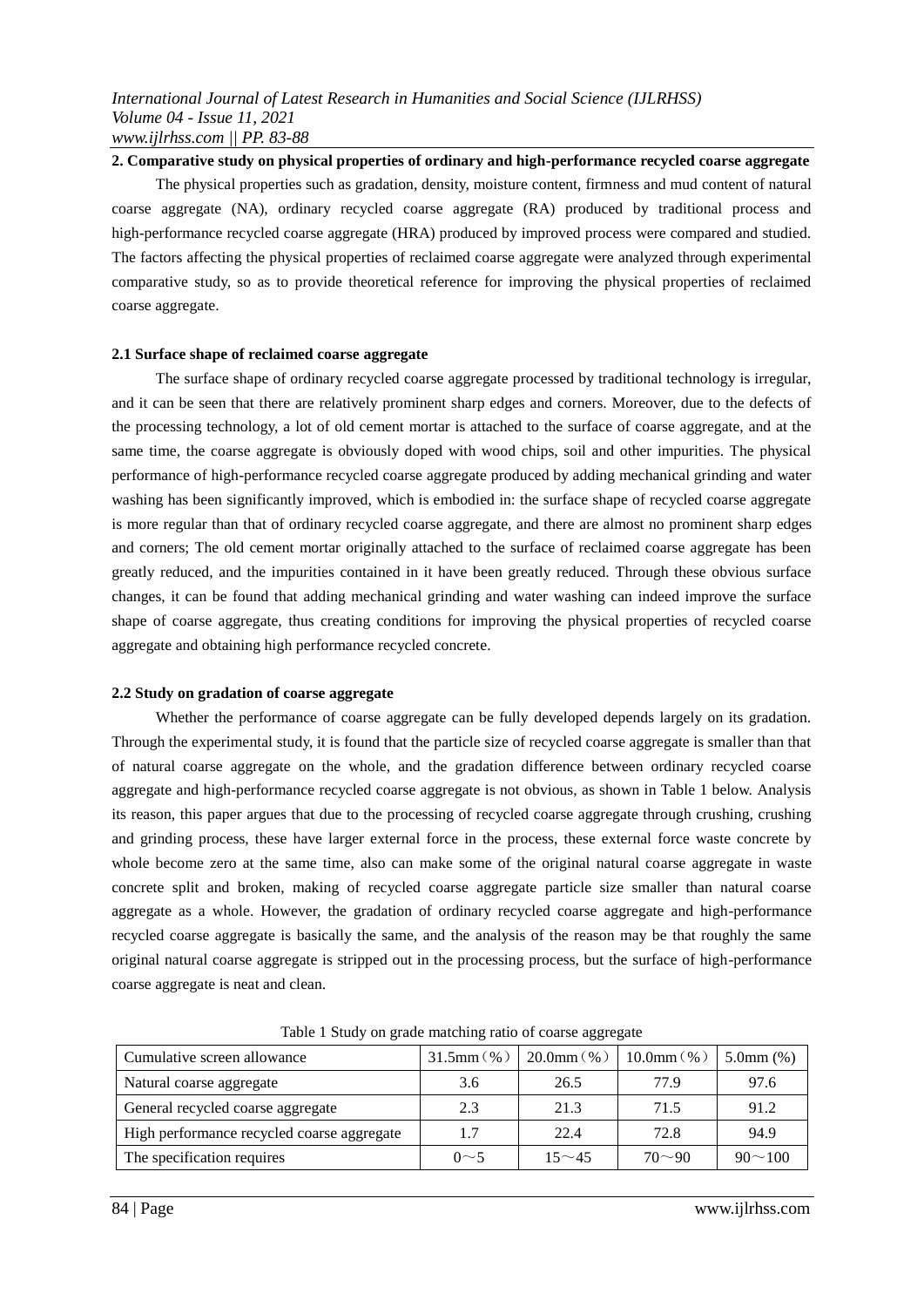#### **2.3 Density and voidage of coarse aggregate**

After testing, the apparent density and loose bulk density of aggregate are shown in Table 2.

|                                   | Grain size $\langle$ mm $\rangle$ | The apparent density         | Loose packing density        |
|-----------------------------------|-----------------------------------|------------------------------|------------------------------|
| The name of the aggregate         |                                   | $\left(\frac{kg}{m3}\right)$ | $\left(\frac{kg}{m3}\right)$ |
| General recycled coarse aggregate | $5 - 31.5$                        | 2476                         | 1288                         |
| High performance recycled coarse  | $5 - 31.5$                        | 2649                         | 1392                         |
| aggregate                         |                                   |                              |                              |
| Natural coarse aggregate          | $5 - 31.5$                        | 2797                         | 1459                         |

| Table 2 Aggregate apparent density and loose bulk density |  |  |  |
|-----------------------------------------------------------|--|--|--|
|-----------------------------------------------------------|--|--|--|

Test data analysis, the author found out that ordinary the apparent density of recycled coarse aggregate and loose packing density are about 10% smaller than natural coarse aggregate, analyze the causes, and may be a common recycled coarse aggregate surface not neat, but also adhere to the number of many of the old cement mortar, so lead to the accumulation of ordinary recycled concrete is loose, which affects its density. The density of high performance reclaimed coarse aggregate was found to be significantly higher than that of ordinary reclaimed coarse aggregate, and the gap between reclaimed coarse aggregate and natural coarse aggregate was reduced to about 5%. The reason for this phenomenon may be that mechanical grinding and water washing processes lead to a more orderly surface of the recycled aggregate, and also effectively remove the old cement mortar and impurities from the aggregate surface, making it more dense and closer to the natural aggregate

Through simple mathematical operations, the voidage of coarse aggregate is shown in Table 3 below.

Table 3 Void ratio of coarse aggregate

|                      |                  | ິ                         |                |
|----------------------|------------------|---------------------------|----------------|
| The name of the      | General recycled | High performance          | Natural coarse |
| aggregate            | coarse aggregate | recycled coarse aggregate | aggregate      |
| Void fraction $($ %) | 47.98            | 47.45                     | 47.84          |

#### **2.4 Water absorption of coarse aggregate**

After testing, the water absorption of aggregate is shown in Table 4 below.

| The name of the aggregate     | Grain size (mm) | $30$ min $\omega_{wa}$ (%) | $24h^{\mathbf{w}_{wa}}$ (%) |
|-------------------------------|-----------------|----------------------------|-----------------------------|
| recycled<br>General<br>coarse | $5 - 31.5$      | 6.25                       | 6.45                        |
| aggregate                     |                 |                            |                             |
| High performance recycled     | $5 - 31.5$      | 1.86                       | 1.98                        |
| coarse aggregate              |                 |                            |                             |
| Natural coarse aggregate      | $5 - 31.5$      | 0.71                       | 0.76                        |

Table 4 Water absorption of coarse aggregate

Through the comparative analysis of test data, it is found that the water absorption rate of reclaimed coarse aggregate is much greater than that of natural aggregate, and the performance of ordinary reclaimed coarse aggregate is extremely outstanding, and its water absorption rate is about 10 times that of natural coarse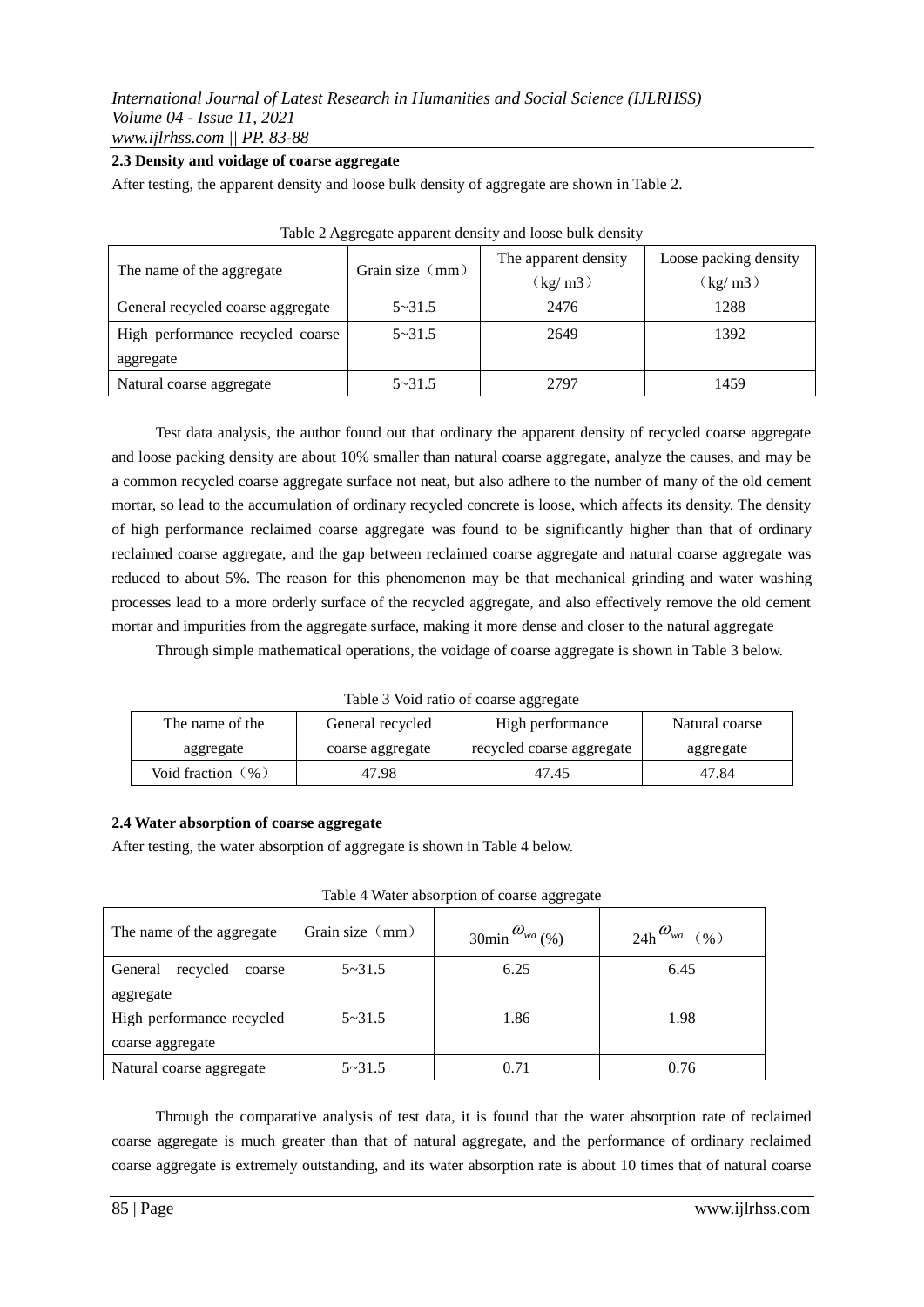## *International Journal of Latest Research in Humanities and Social Science (IJLRHSS) Volume 04 - Issue 11, 2021 www.ijlrhss.com || PP. 83-88*

aggregate. By analyzing the reasons, it is considered that the recycled coarse aggregate is produced by crushing, rolling, grinding and other production processes of waste concrete, and its surface is inevitably attached with old cement mortar, and the water absorption rate of cement mortar is much higher than that of natural coarse aggregate. At the same time, due to the action of external forces in the production process, it is inevitable to cause damage in the recycled coarse aggregate, resulting in the increase of cracks and pores, and the final performance is that the water absorption rate of the recycled coarse aggregate is significantly greater than that of the natural coarse aggregate.

By comparing the high performance coarse aggregate with the common reclaimed coarse aggregate, it is found that the water absorption of the common reclaimed coarse aggregate is about 3 times that of the high performance reclaimed coarse aggregate. The reason for this phenomenon may be that the waste cement mortar and prominent sharp edges on the surface of recycled coarse aggregate are effectively removed by improving the production process of recycled coarse aggregate, thus reducing the water absorption rate of high-performance recycled coarse aggregate.

## **2.5 Ruggedness and crushing index of coarse aggregate**

The ruggedness of coarse aggregate was tested as shown in Table 5 below.

| The name of the aggregate | General recycled | High performance          | Natural coarse |
|---------------------------|------------------|---------------------------|----------------|
|                           | coarse aggregate | recycled coarse aggregate | aggregate      |
| Total mass loss rate (%)  | 8.31             | 5.77                      | 4.15           |

Table 5 Test results of robustness of coarse aggregate

By comparing the experimental data, it is found that the total mass loss of reclaimed coarse aggregate is significantly greater than that of natural coarse aggregate, and the firmness index of ordinary reclaimed coarse aggregate is twice that of natural aggregate. This shows that in the process of processing and production of waste concrete, under the action of external forces, the internal damage of reclaimed coarse aggregate occurs, thus affecting the solidity of reclaimed coarse aggregate. However, the solidity of high-performance reclaimed coarse aggregate is better than that of ordinary reclaimed coarse aggregate, which may be due to the fact that the amount of old cement mortar adhered to the surface of high-performance reclaimed coarse aggregate is less, leading to a significantly smaller mass loss in the test.

After testing, the crushing index percentage of coarse aggregate is shown in Table 6.

| Table of Crushing index percentage of coarse aggregate |                  |                           |                |
|--------------------------------------------------------|------------------|---------------------------|----------------|
| The name of the                                        | General recycled | High performance          | Natural coarse |
| aggregate                                              | coarse aggregate | recycled coarse aggregate | aggregate      |
| Crush indicators $(\% )$                               | 16.73            | 10.47                     | 4.55           |

Table 6 Crushing index percentage of coarse aggregate

Through the comparative study of experimental data, it can be found that the crushing index of reclaimed coarse aggregate is about 3 times that of natural coarse aggregate, and the crushing index of ordinary reclaimed coarse aggregate is significantly higher than that of high-performance reclaimed coarse aggregate. The reason for this result is that the processing process leads to different degrees of damage in the recycled coarse aggregate. The fine cracks in the recycled coarse aggregate play a great role in the crushing test, leading to the crushing index of the recycled coarse aggregate is significantly higher than that of the natural coarse aggregate. However,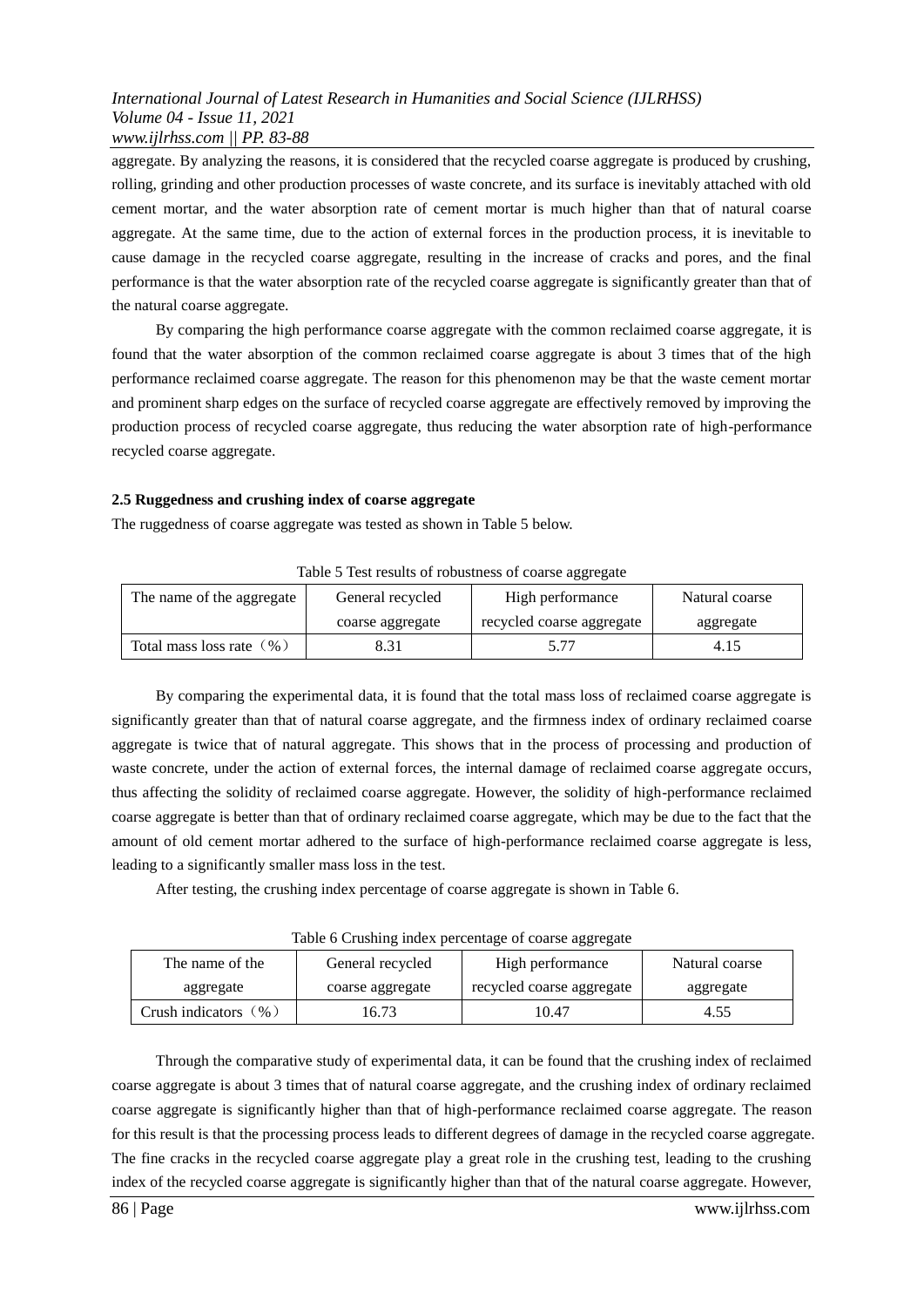with the decrease of the amount of old cement mortar on the surface of high performance reclaimed coarse aggregate, the crushing index value of reclaimed coarse aggregate is obviously lower than that of ordinary reclaimed coarse aggregate.

## **2.6 Mud content of coarse aggregate**

The content of soil, wood chips, scrap metal and other impurities in aggregate will also affect the performance of concrete to a large extent, so this topic design of coarse aggregate mud content test. The purpose is to verify whether adding water washing process can effectively reduce the content of soil and other impurities in reclaimed coarse aggregate.

According to the test, the percentage of mud content of coarse aggregate is shown in Table 7.

| Table / Fercentage of final content of coarse aggregate |                  |                           |                |  |
|---------------------------------------------------------|------------------|---------------------------|----------------|--|
| The name of the                                         | General recycled | High performance          | Natural coarse |  |
| aggregate                                               | coarse aggregate | recycled coarse aggregate | aggregate      |  |
| Silt content $(\% )$                                    | 3.71             | 0.85                      | 0.87           |  |

Table 7 Percentage of mud content of coarse aggregate

According to the observation data, the mud content of high-performance recycled coarse aggregate is the lowest among the three kinds of coarse aggregate, which should benefit from the water washing process, which separates a lot of dirt, old cement mortar powder, wood chips and other impurities from the coarse aggregate, which also creates favorable conditions for the preparation of high-performance recycled concrete.

## **3. Conclusion**

**3.1** The gradation of ordinary recycled coarse aggregate and high performance recycled coarse aggregate is basically the same; The apparent density and loose bulk density of the common reclaimed coarse aggregate were about 10% smaller than that of the natural coarse aggregate, while the difference between the density of the high performance reclaimed coarse aggregate and the natural coarse aggregate was about 5%. The water absorption rate of reclaimed coarse aggregate is much greater than that of natural aggregate, and the performance of ordinary reclaimed coarse aggregate is extremely outstanding, and its water absorption rate is about 10 times that of natural coarse aggregate.

**3.2** The total mass loss of reclaimed coarse aggregate is significantly greater than that of natural coarse aggregate, the robustness index of ordinary reclaimed coarse aggregate is twice that of natural aggregate, and the robustness of high-performance reclaimed coarse aggregate is close to that of natural coarse aggregate. The crushing index of reclaimed coarse aggregate is about 3 times that of natural coarse aggregate, and the crushing index of ordinary reclaimed coarse aggregate is obviously higher than that of high performance reclaimed coarse aggregate.

**3.3** The mud content of high-performance recycled coarse aggregate is the lowest among the three coarse aggregates, which should benefit from the water washing process to separate a large amount of dirt, old cement mortar powder and wood chips from the coarse aggregate.